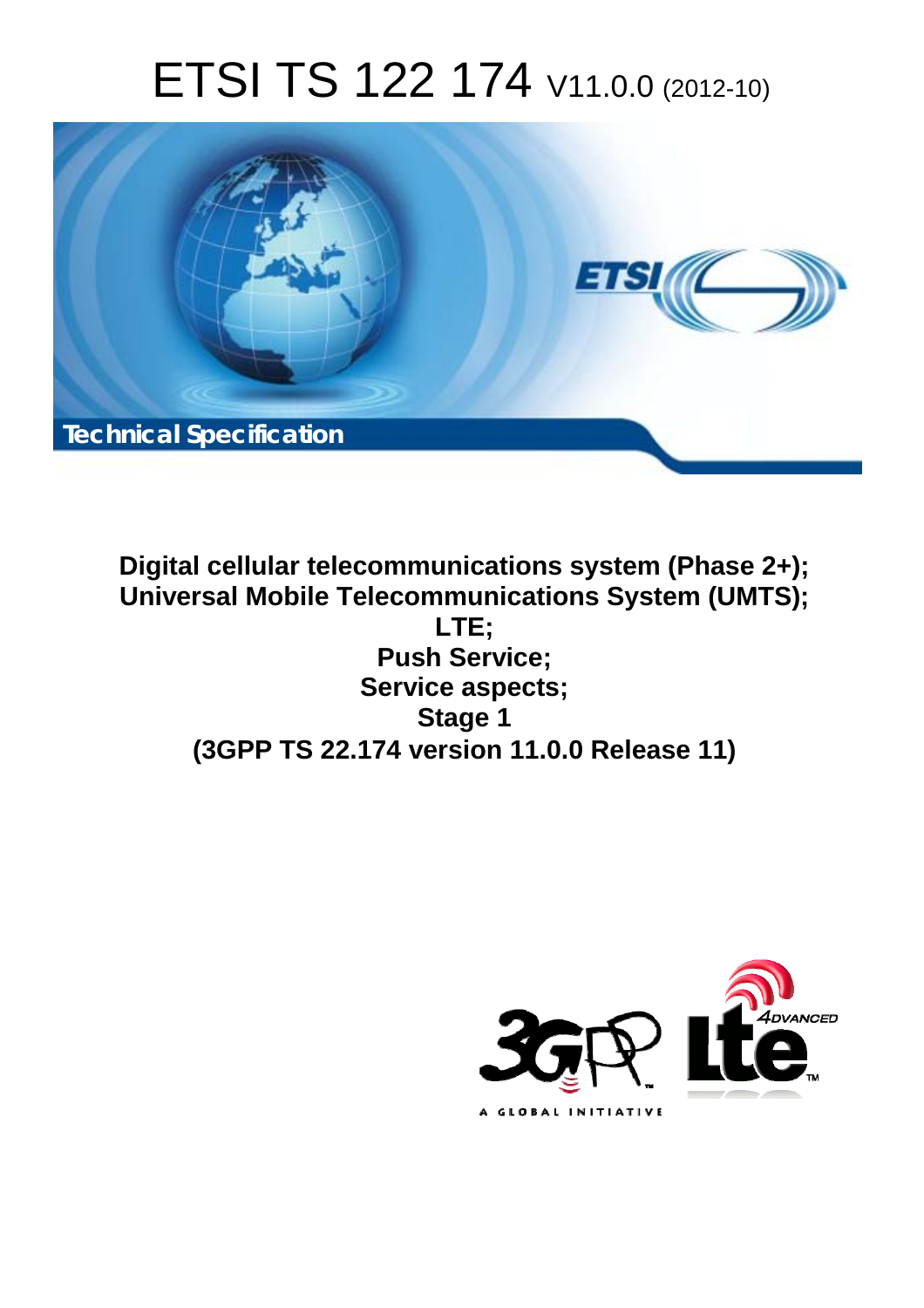Reference RTS/TSGS-0122174vb00

> Keywords GSM,LTE,UMTS

#### *ETSI*

#### 650 Route des Lucioles F-06921 Sophia Antipolis Cedex - FRANCE

Tel.: +33 4 92 94 42 00 Fax: +33 4 93 65 47 16

Siret N° 348 623 562 00017 - NAF 742 C Association à but non lucratif enregistrée à la Sous-Préfecture de Grasse (06) N° 7803/88

#### *Important notice*

Individual copies of the present document can be downloaded from: [http://www.etsi.org](http://www.etsi.org/)

The present document may be made available in more than one electronic version or in print. In any case of existing or perceived difference in contents between such versions, the reference version is the Portable Document Format (PDF). In case of dispute, the reference shall be the printing on ETSI printers of the PDF version kept on a specific network drive within ETSI Secretariat.

Users of the present document should be aware that the document may be subject to revision or change of status. Information on the current status of this and other ETSI documents is available at <http://portal.etsi.org/tb/status/status.asp>

If you find errors in the present document, please send your comment to one of the following services: [http://portal.etsi.org/chaircor/ETSI\\_support.asp](http://portal.etsi.org/chaircor/ETSI_support.asp)

#### *Copyright Notification*

No part may be reproduced except as authorized by written permission. The copyright and the foregoing restriction extend to reproduction in all media.

> © European Telecommunications Standards Institute 2012. All rights reserved.

**DECT**TM, **PLUGTESTS**TM, **UMTS**TM and the ETSI logo are Trade Marks of ETSI registered for the benefit of its Members. **3GPP**TM and **LTE**™ are Trade Marks of ETSI registered for the benefit of its Members and of the 3GPP Organizational Partners.

**GSM**® and the GSM logo are Trade Marks registered and owned by the GSM Association.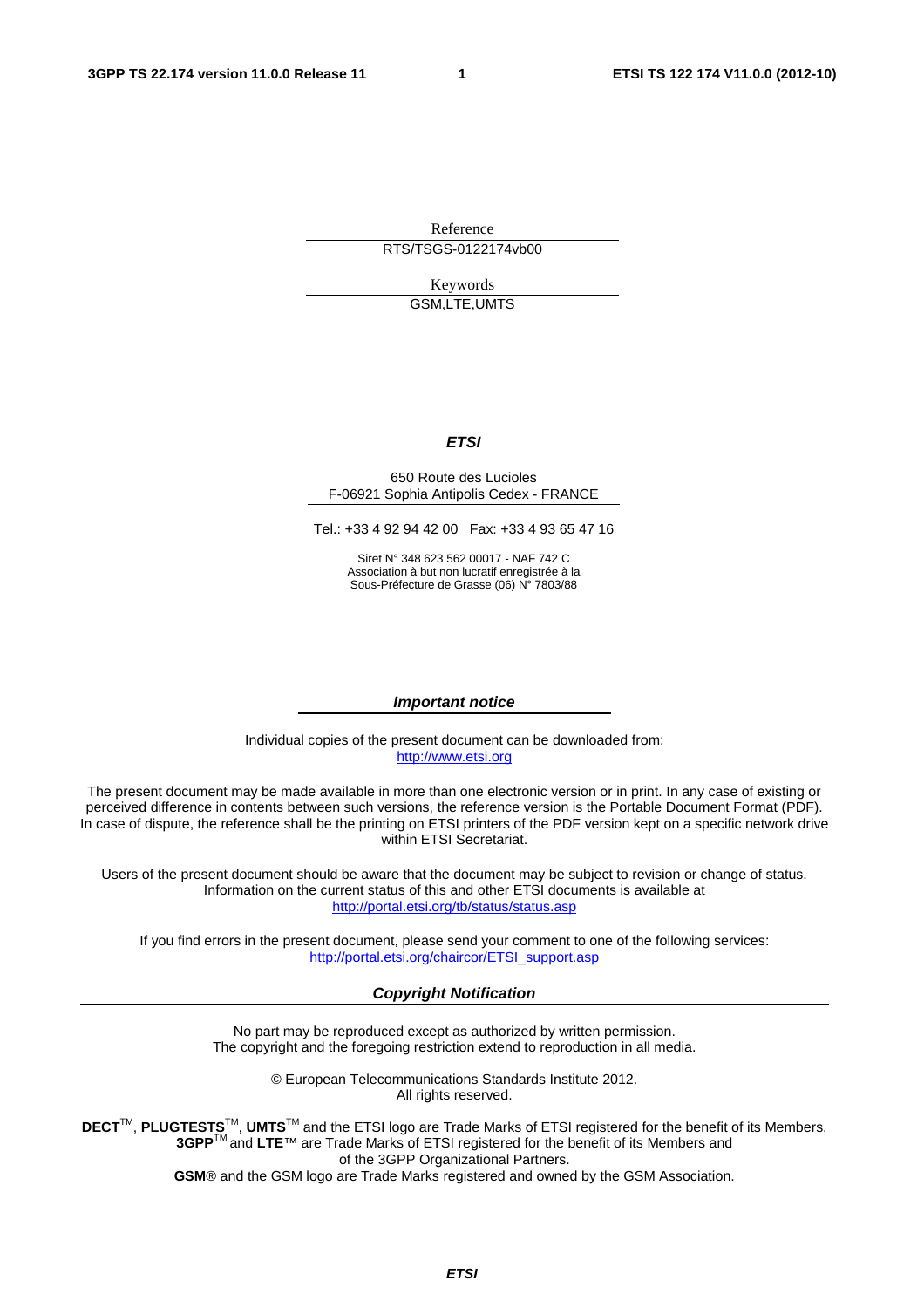#### Intellectual Property Rights

IPRs essential or potentially essential to the present document may have been declared to ETSI. The information pertaining to these essential IPRs, if any, is publicly available for **ETSI members and non-members**, and can be found in ETSI SR 000 314: *"Intellectual Property Rights (IPRs); Essential, or potentially Essential, IPRs notified to ETSI in respect of ETSI standards"*, which is available from the ETSI Secretariat. Latest updates are available on the ETSI Web server [\(http://ipr.etsi.org](http://webapp.etsi.org/IPR/home.asp)).

Pursuant to the ETSI IPR Policy, no investigation, including IPR searches, has been carried out by ETSI. No guarantee can be given as to the existence of other IPRs not referenced in ETSI SR 000 314 (or the updates on the ETSI Web server) which are, or may be, or may become, essential to the present document.

#### Foreword

This Technical Specification (TS) has been produced by ETSI 3rd Generation Partnership Project (3GPP).

The present document may refer to technical specifications or reports using their 3GPP identities, UMTS identities or GSM identities. These should be interpreted as being references to the corresponding ETSI deliverables.

The cross reference between GSM, UMTS, 3GPP and ETSI identities can be found under <http://webapp.etsi.org/key/queryform.asp>.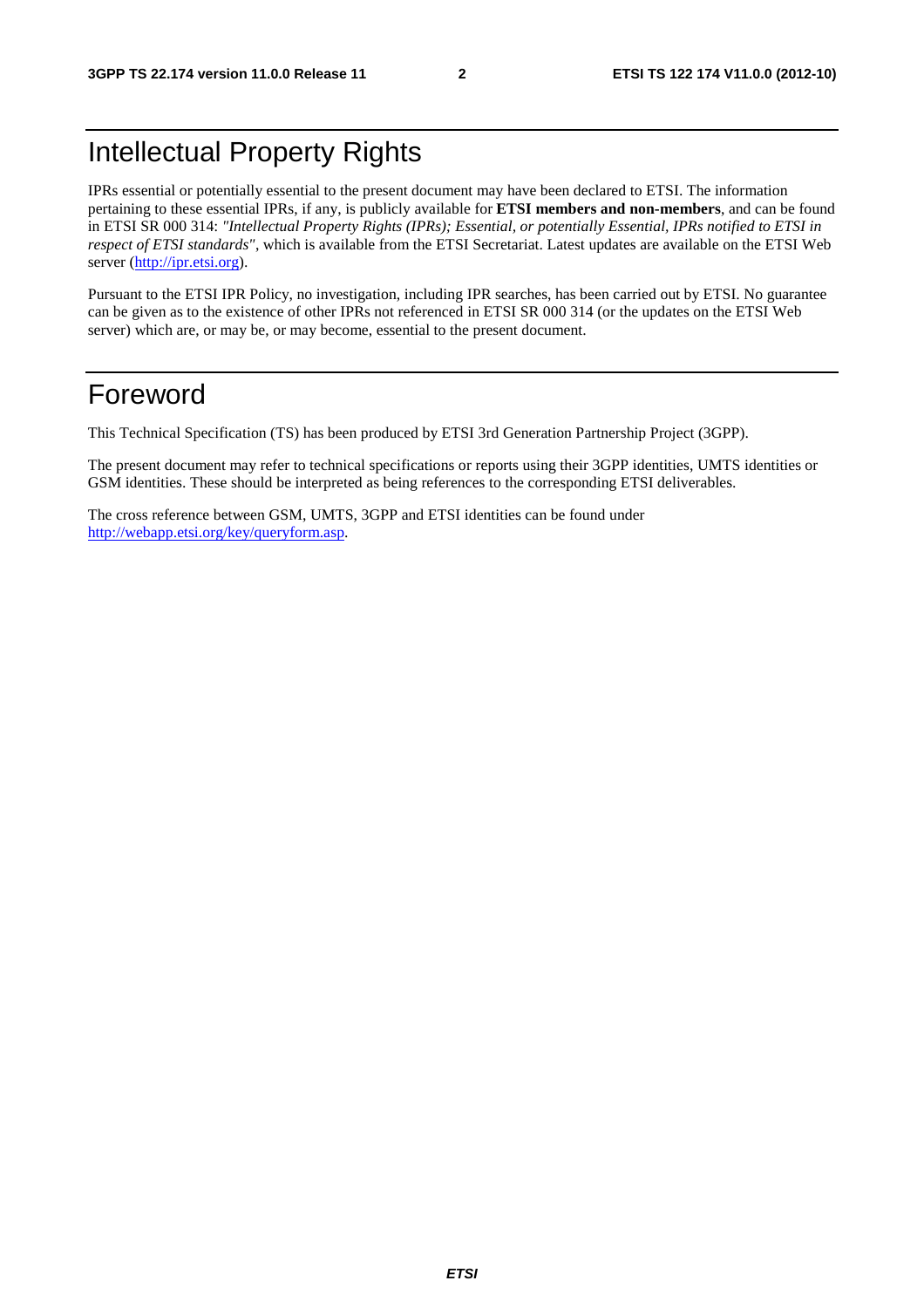$\mathbf{3}$ 

# Contents

| 1                                           |  |  |  |  |  |  |
|---------------------------------------------|--|--|--|--|--|--|
| 2                                           |  |  |  |  |  |  |
| 3<br>3.1<br>3.2                             |  |  |  |  |  |  |
| 4                                           |  |  |  |  |  |  |
| 5<br>5.1<br>5.2<br>5.3<br>5.4<br>5.5<br>5.6 |  |  |  |  |  |  |
| 6                                           |  |  |  |  |  |  |
| 7                                           |  |  |  |  |  |  |
| 8                                           |  |  |  |  |  |  |
| 9                                           |  |  |  |  |  |  |
| 10                                          |  |  |  |  |  |  |
| 11                                          |  |  |  |  |  |  |
| 12                                          |  |  |  |  |  |  |
| <b>Annex A (informative):</b>               |  |  |  |  |  |  |
|                                             |  |  |  |  |  |  |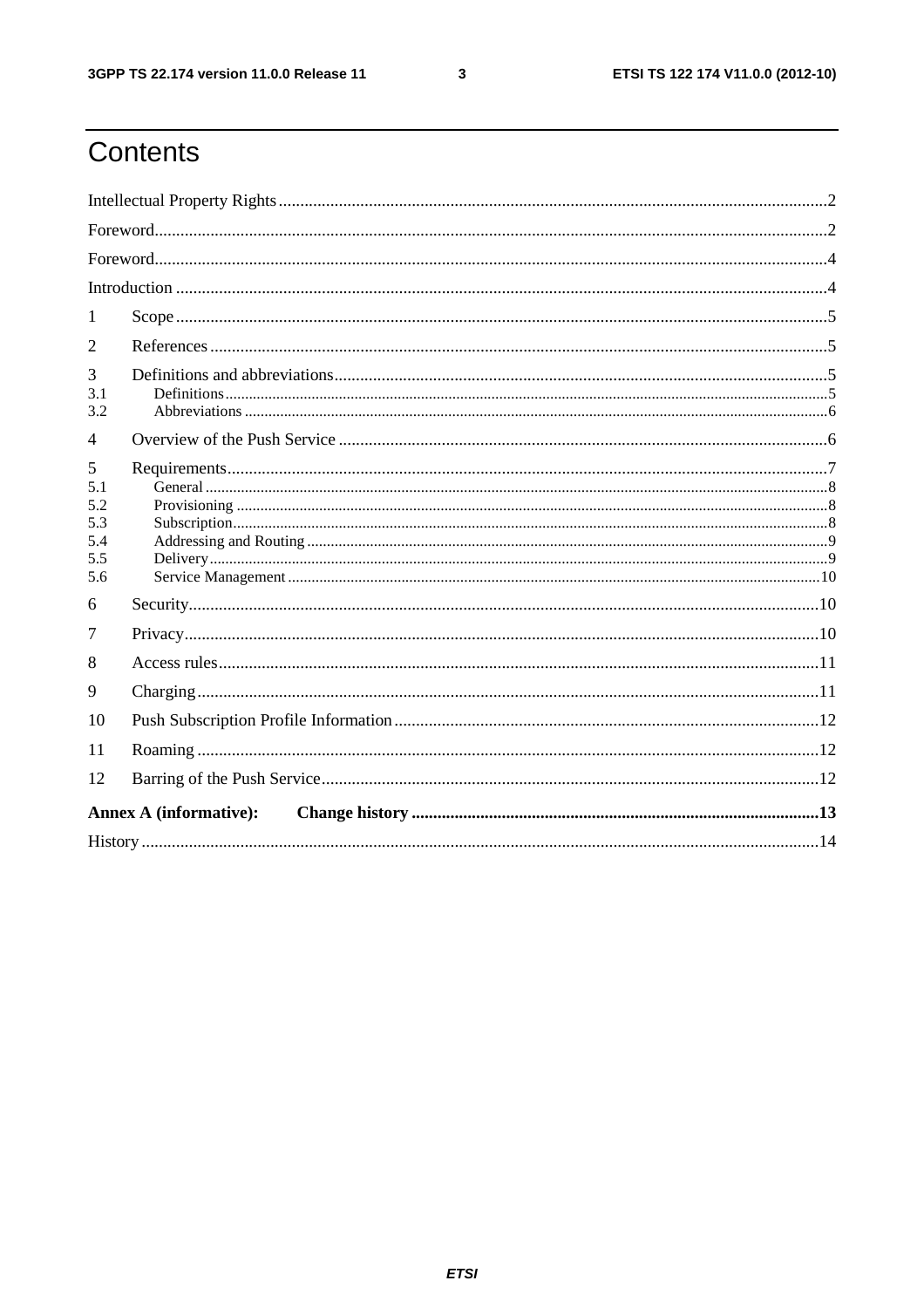#### Foreword

This Technical Specification has been produced by the 3<sup>rd</sup> Generation Partnership Project (3GPP).

The contents of the present document are subject to continuing work within the TSG and may change following formal TSG approval. Should the TSG modify the contents of the present document, it will be re-released by the TSG with an identifying change of release date and an increase in version number as follows:

Version x.y.z

where:

- x the first digit:
	- 1 presented to TSG for information;
	- 2 presented to TSG for approval;
	- 3 or greater indicates TSG approved document under change control.
- y the second digit is incremented for all changes of substance, i.e. technical enhancements, corrections, updates, etc.
- z the third digit is incremented when editorial only changes have been incorporated in the document.

#### Introduction

The Push Service introduces a means to transmit push data from a push initiator to a push recipient (e.g. a UE) without a previous user action. The push concept, as provided by the SMS teleservice, has been very successful in the GSM second generation, both for text messaging (for user viewing) and for other unstandardized data to the SIM (as a building block used for OTA and other purposes). This TS introduces the Push Service as a generalization of existing network capabilities plus the development of new capabilities. The Push Service should therefore be understood as a building block (network capability), which can be used for new services, both public and private, in 3GPP.

In the normal client/server model, a client requests a service or information from a server, which then responds in transmitting information to the client. This is known as the "pull" technology, the user pulls information from the content provider. The World Wide Web is a typical example of pull technology, where a user enters a URL (the request) that is sent to a server and the server answers by sending a Web page (the response) to the user.

In contrast to this there is also the "push" technology where there is no explicit request from the user before the content provider (push initiator) initiates an information transfer to a user. Another way of saying this is that whereas "pull" transaction of information are always initiated from the user, "push" transactions are content provider initiated. The welcome message received after registration with a visited network whilst roaming is an example of information transfer that has been initiated without a request from the user. Typically, a user signs up with the push initiator and defines their interest, volume of information acceptable and other factors in the push subscription profile. As information becomes available that satisfies the user"s push subscription profile, the push initiator delivers it to the user using the Push Service.

The Push service may be used to implement high level services such as IP multimedia services, MMS, etc., and new services including public safety, government, corporate IT, transfer of push data to machines and devices, in addition to infotainment type services.

Another common use for push services is the delivery of notification from e.g. MMS to the user while the user has the option of "pulling" the actual push data from the push initiator.

The PLMN Push function provides the push data to the user agent in the UE. The user agent interprets and presents the push data to a person, device or machine using the UE.

NOTE: The requirements of services such as streaming, conversational services and broadcast are independent from push. Therefore they are not considered appropriate for inclusion here. Push will be available for use in appropriate applications of all high level services.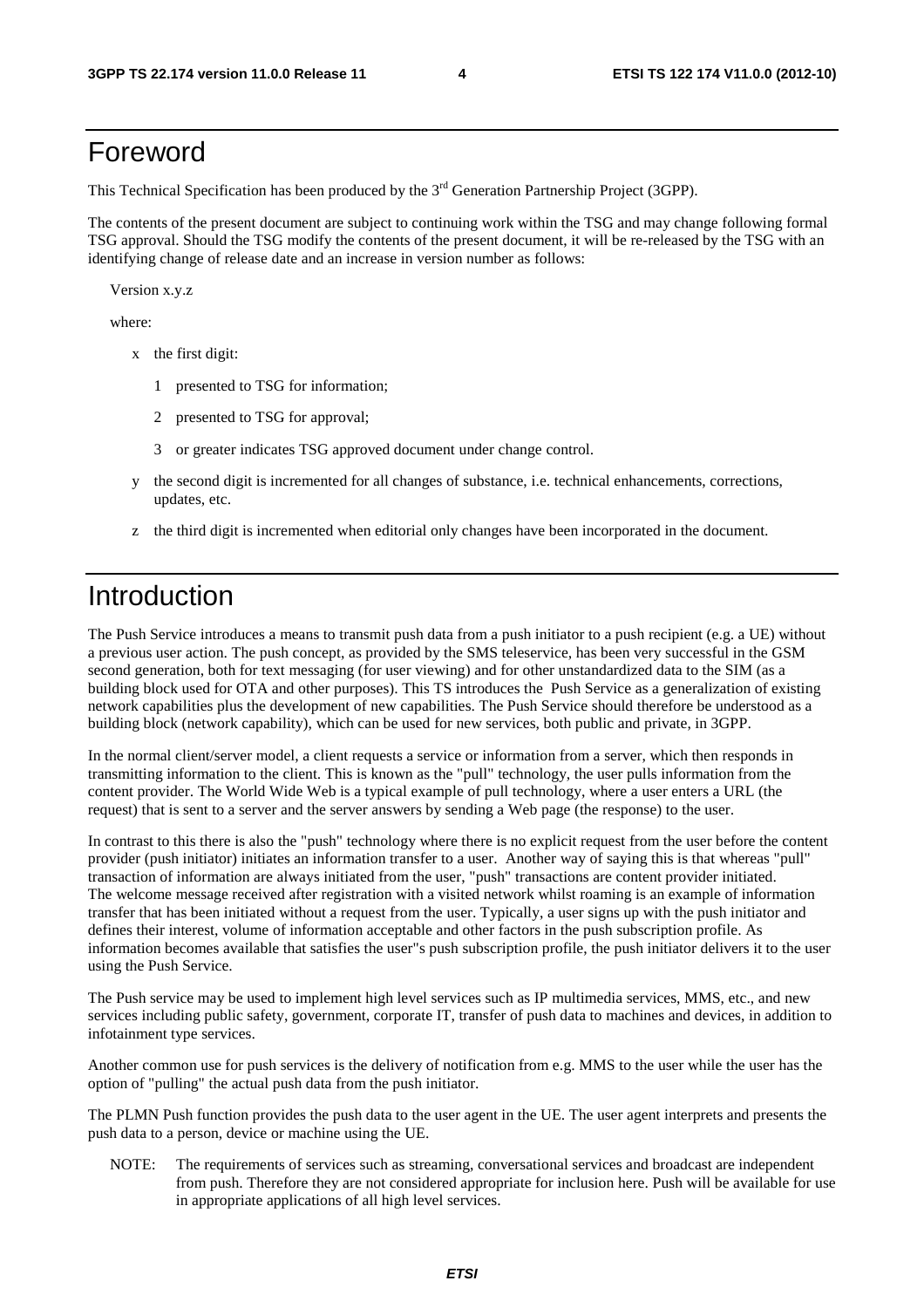#### 1 Scope

This Technical Specification defines the Stage 1 description of the Push Service and is the set of requirements that shall be supported for the provision of push, seen primarily from the subscriber"s, service providers" and delivery network points of view.

This TS includes information applicable to network operators, service providers, terminal and network manufacturers. It is of use to manufacturers and organisations which have devices or machines benefiting by availability of push service.

This TS contains the core requirements for the Push Service, for operator and external Push Initiators, which are sufficient to provide a complete service capability and service capability feature.

This TS defines the requirements for the Push Service to enable delivery of push data, including such functionality as:

- Transfer of push data from a Push Initiator to a Push Recipient
- Latency and Priority classes,
- Definition of handling of undeliverable push data.

#### 2 References

The following documents contain provisions which, through reference in this text, constitute provisions of the present document.

- References are either specific (identified by date of publication, edition number, version number, etc.) or non-specific.
- For a specific reference, subsequent revisions do not apply.
- For a non-specific reference, the latest version applies. In the case of a reference to a 3GPP document (including a GSM document), a non-specific reference implicitly refers to the latest version of that document *in the same Release as the present document*.
- [1] 3GPP TS 21.133: "3G security; Security threats and requirements".
- [2] 3GPP TR 21.905: "Vocabulary for 3GPP Specifications".
- [3] 3GPP TS 22.240: "Service requirements for 3GPP Generic User Profile (GUP); Stage 1".

#### 3 Definitions and abbreviations

Definitions and abbreviations used in the present document are listed in TR 21.905 [2]. For the purposes of this document the following definitions and abbreviations apply:

#### 3.1 Definitions

**Push Data**: data sent by the push initiator to the push recipient, of a format known to the receiver (push recipient), and not otherwise defined by the push service.

**PLMN**: the 3GPP network that receives the push data from the push initiator and ensures the delivery of push data to the push recipient. The delivery of the push data may involve other networks.

**Push function**: the function in the PLMN that receives the Push Data from the Push initiator. The push function is responsible for delivering the push data to the Push recipient.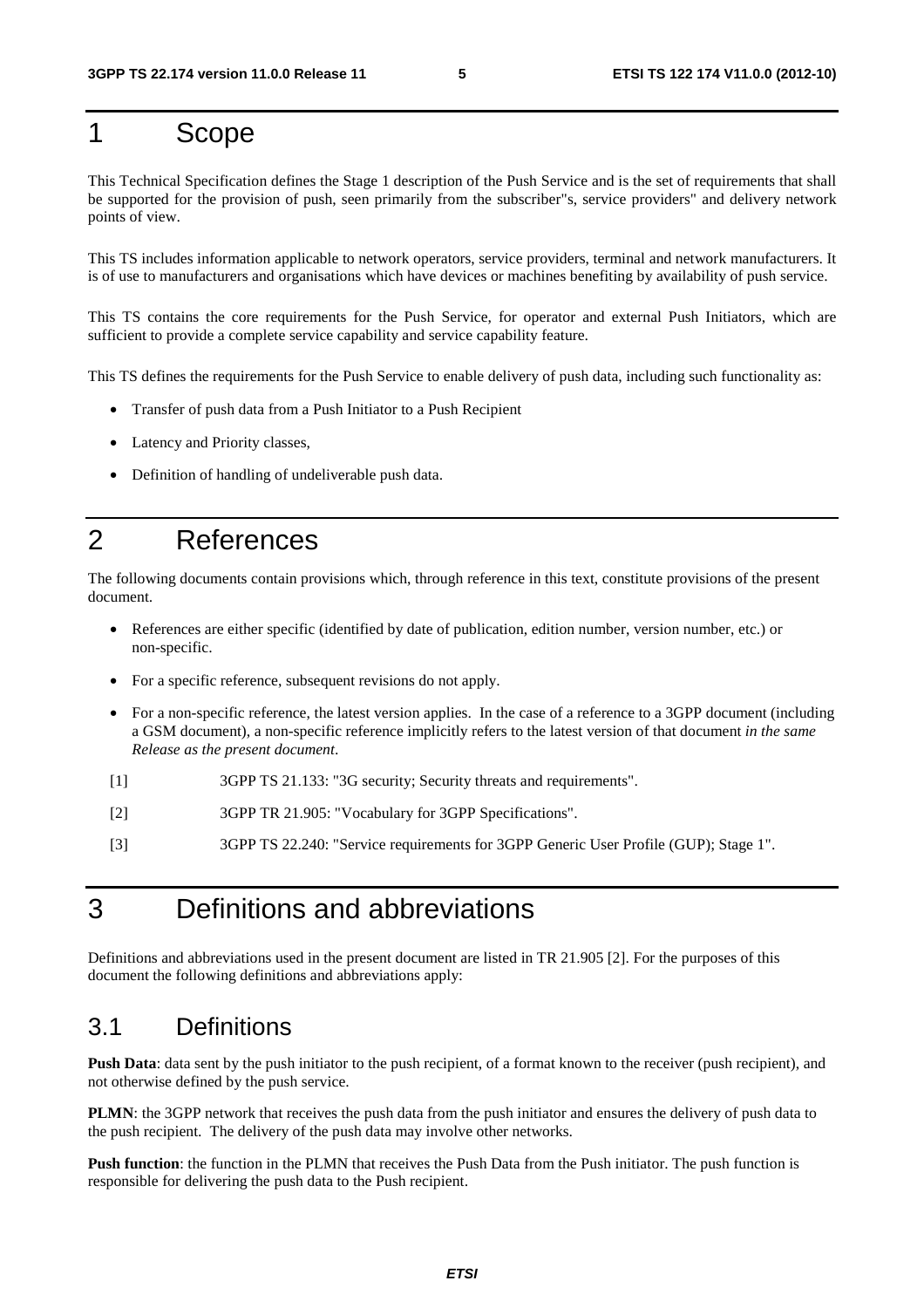Push initiator: the entity that originates push data and submits it to the push function for delivery to a Push recipient. A Push initiator may be e.g. an application providing value added services.

**Push recipient:** the entity that receives the push data from the Push function and processes or uses it. This may include the UE with which the PLMN communicates with, the user agent with the application level address, and the device, machine or person which uses the push data. A Push recipient is controlled by an individual user .

**Push service**: a service capability offered by the PLMN. The Push Service is initiated by a Push Initiator in order to transfer push data (e.g. data, multimedia content) from the Push Initiator to the Push Recipient without a previous user action. The Push Service could be used as a basic capability or as component of a value added service.

**Push User agent**: is any software or device associated with a Push recipient that interprets Push Data to the user. This may include textual browsers, voice browsers, search engines, machine or device interface software, etc.

**Push Subscription Profile**: a set of parameters indicating the Push recipient"s settings and preferences for the Push Service.

#### 3.2 Abbreviations

For the purposes of this document the following abbreviations apply:

URL – Uniform Resource Locator.

#### 4 Overview of the Push Service

The overview of push is followed by a summary of the relationships among the entities involved (operators, users, push recipients and push initiators).

NOTE: these are functional descriptions: multiple functions may, depending on business arrangements, be performed by a single entity.



**Figure 1: Push Service Overview** 

The Push Service is a service whereby the Push Initiator sends push data through a Push Server to a Push Recipient, without interaction from the Push Recipient.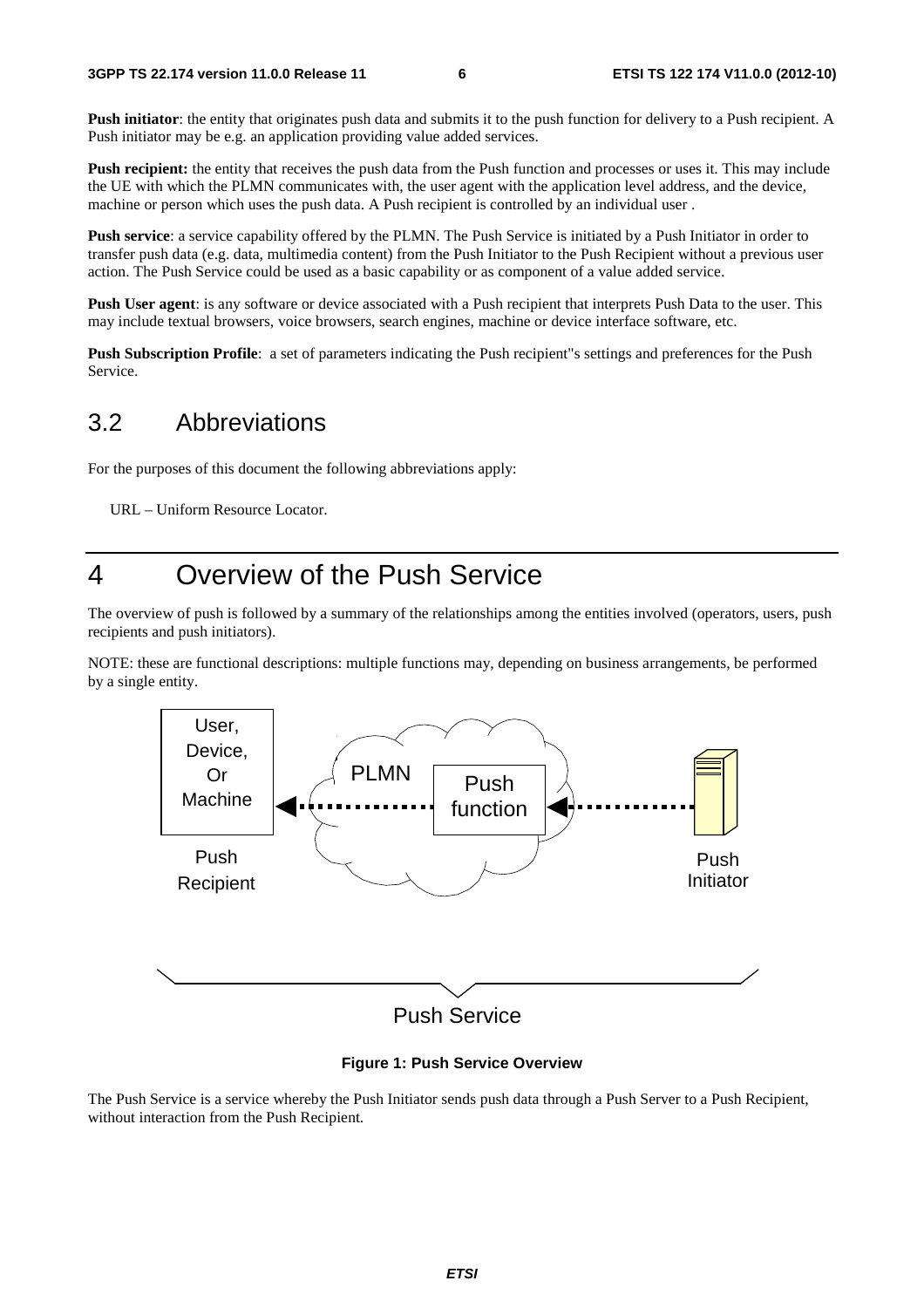The typical mode of operation is as follows:

- A Push Recipient (e.g. user, receiving device like a meter) explicitly or implicitly subscribes to a set of value added services offered by various Push Initiators and allow these Push Initiators to send it push data that meet the Push Recipient"s configured criteria. (This configured criteria is part of the Push user profile.)
- A Push Initiator identifies information matching the criteria set by the Push Initiator and package it up into the push data
- The Push Initiator delivers the push data to the Push function, identifying the Recipient"s address, and optionally priority, delivery time parameters, etc.
- The Push function takes the responsibility of delivering the push data, optionally following the priority and delivery time parameters, to the Push Recipient and for providing feedback to the Push Initiator regarding delivery of the push data if requested by the Push Initiator.

Key characteristics of the Push Service include:

- The Push Initiator may, but is not required to deal with the specifics of the wireless transport, selection of appropriate bearers, out-of-coverage or roaming issues, and other wireless network anomalies. These are all managed by the Push Service and hence can be optimised at the network level rather than being handled by all applications. Using an available bearer the push service offers as many capabilities that are available to delivery of the push data following the requested push services requested by the push initiator.
- The push initiator shall be provided with a means to query the push server for a specific recipient"s push user profile subject to privacy considerations.
- The push server shall not change the push data (contents). Any transformations that the Push Server provides shall be compliant with user privacy requirements as defined in the push subscriber profile.
- The push service shall be able to handle user groups (i.e. have the ability to target a certain group of push recipients).
- The push service is capable of supporting asynchronous communication between a Push Initiator and the push recipient on a wireless device.
- The privacy of the user is important and the introduction of the push services should in no way result in unwanted information "spam" being sent to mobile users.

The Push data could contain:

- Application specific data exchanged between a server and its client e.g. ERP, CRM, Field Service management, mcommerce transaction data or a meter reading
- Provisioning or configuration control data

The entities shown in Figure 1 are Push Initiator, Push Server (PLMN) and the Push Recipient. The Push Initiator may be outside the Operators network and hence will require well-defined relationships amongst them.

For example, a Push Initiator can be within the Operator domain (e.g. an operator portal) or an external VASP. A Push Recipient (e.g. a User) will need to be part of the Operators network and will require allowing the network to pass through push data and also subscribing to the Push Initiator to generate the data it wants pushed. To support flexible billing models, it becomes necessary for the Operator to have a defined commercial relationship with the Push Initiator.

#### 5 Requirements

The following list gives the high level requirements for the Push service.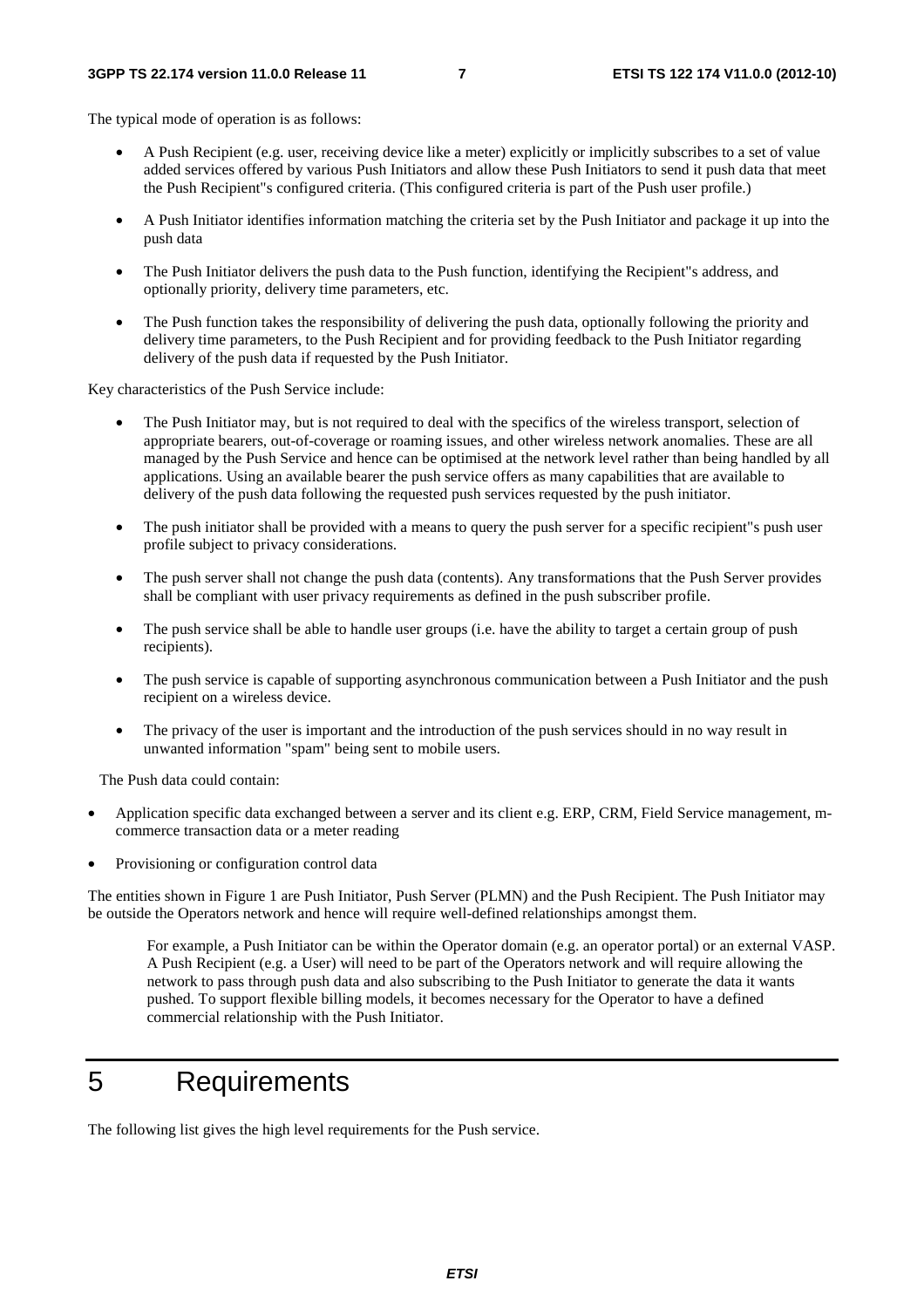#### 5.1 General

The Push Service shall allow a Push Initiator (which may be external to the PLMN) to initiate delivery of push data to the Push recipient. It shall be possible to deliver push data to the push recipient without any user intervention, subject to settings in the push subscription profile. The Push Initiator may interrogate the push subscription profile, if available, in order to establish the user preference related to the Push Service.

- The push mechanism shall be efficient in the use of network resources and terminal resources.
- It shall be possible to support Push Service independently over CS (including CS data and SMS), PS domains or IMS.
- NOTE: Operators should be able to choose which of these options they use to deliver Push services, and it should be possible to use these options independently from each other. E.g. delivery over the PS domain would allow operators who are not planning to introduce IMS and SMS to offer Push Services.
- It shall be possible to deploy Push Services independently of other services defined by 3GPP.
- The quality of service delivery shall be able to include time-sensitive as well as reliable delivery choices
- It shall be possible to use all available access networks (e.g. GERAN, UTRAN,).
- It shall be possible for the Push Initiator to specify a bearer for the Push Service, as a default the push service shall identify the bearer. The Push Initiator may, however, require certain grade of service for delivery, e.g. speed of delivery or delivery acknowledgement.

#### 5.2 Provisioning

The operator shall be able to provision a user or organisation-user (e.g. a subscriber or a VASP) with the Push Service. The provision may include usage of the Push Service as a Push initiator, as a Push recipient or both.

The provision may be:

- general: where the service is made available to all user or organisation-users (subject to compatibility restrictions enforced) without prior arrangements being made with the operator;
- pre-arranged: where the service is made available to an individual user or organisation-user only after the necessary arrangements have been made with the operator.

If the user is provisioned with the Push Service as a Push initiator he may use the Push Service in order to transfer push data to the Push Recipient, subject to settings in the push subscription profile of the Push Recipient.

If the user is provisioned with the Push Service as a Push recipient he may use the Push Service in order to receive push data from a Push initiator.

The push subscription profile parameters (user"s settings and preferences) are managed by the user or the operator on behalf of the user.

The operator shall be able to withdraw the provision of the Push service. Withdrawal may be general or pre-arranged.

- NOTE: Provisioning with or subscription to value added services, that make use the Push service are out of scope of this specification.
- NOTE : the concept of organisation user may apply to GUP and if so will not be duplicated here.

#### 5.3 Subscription

The usage of the Push Service to deliver push data from a Push Initiator to a Push Recipient requires as a precondition either an explicit or implicit subscription to the Push Service

Explicit Push Subscription: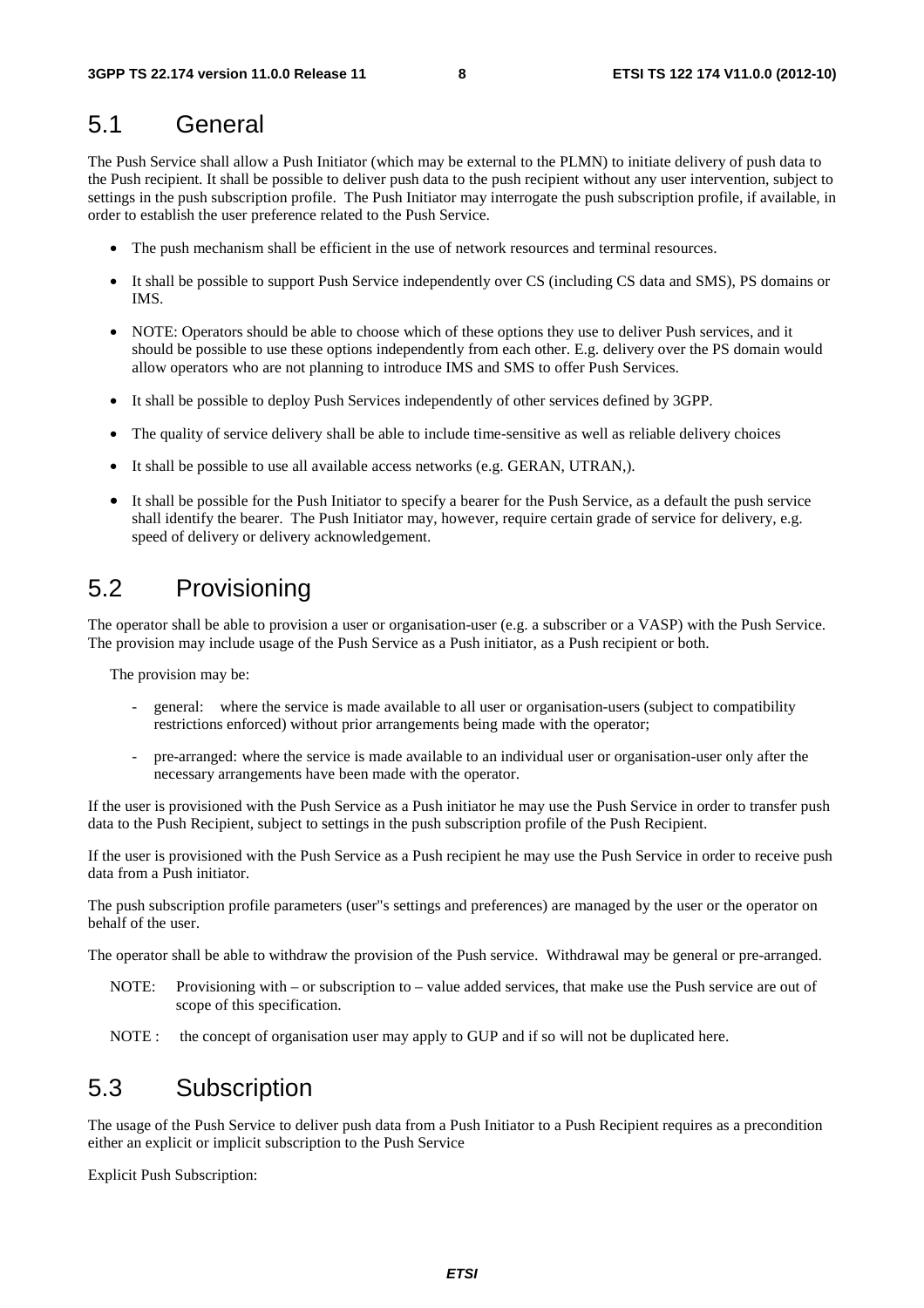A subscriber subscribes to the Push Service together with the Push service provider, i.e. the home PLMN operator. Home PLMN Push service providers may then use the Push service to deliver content to the subscriber.

Implicit Push Subscription:

A Value added service provider shall be able to subscribe to the Push Service on behalf of a subscriber to a value added service provided by this VASP. From a Push service point of view the subscriber becomes a push recipient. From now on the Value added service provider shall be able to use the Push Service capabilities to deliver content to this particular subscriber, i.e. the push recipient.

The Push service subscription is valid for the subscriber to receive push data from the VASP that has subscribed to the Push service as long as the subscription is valid.

#### 5.4 Addressing and Routing

It shall be possible to uniquely identify push recipients.

It shall be possible for push recipients to uniquely identify push initiators.

The addressing model shall include addresses of the device (e.g. IP address, SIP-URI, MSISDN) and application level addressing (i.e. user agents). The addressing model shall be compatible with Internet specifications when applicable.

It shall be possible to deliver push data to a push recipient with a dynamically allocated IP address.

The Push service shall be able to deliver a push data to a push recipient that does not have an IP address currently assigned.

Both telecom and internet numbering and addressing schemes shall be supported.

It shall be possible to address push recipients without allocating E.164 numbers.

#### 5.5 Delivery

The PLMN may set restrictions including maximum size of Push data.

The Push Service may offer classes of priority and service delivery. When offered this shall include support for the following:

- Delivery time constraints (timing window, i.e. allow the push initiator to specify "deliver after" and "deliver before" parameters)
- Requested delivery priority (different priorities dependent on for example push initiator, or allowing the push initiator to specify the desired priority)
- If neither delivery time nor priority is set then a single attempt shall be made to deliver the push data without unnecessary delay.
- The push service shall be able to send a delivery report to the push initiator, which includes information about a specific submission"s final outcome (delivered, expired, etc.). The report is sent only if the push initiator requested it in the initial push submission or has requested it for all push submissions.
- It shall be possible to deliver push data both in an acknowledged and an un-acknowledged manner between the push service and the push recipient
- It shall be possible for the push initiator to request that only one delivery attempt is made.

In case the push recipient declines a specific instance of push data , it shall be provided with means to indicate whether the push service is allowed to re-send it or not.

In the case that classes of priority and service delivery are not offered an attempt to deliver push data to the push recipient shall be made without unnecessary delay.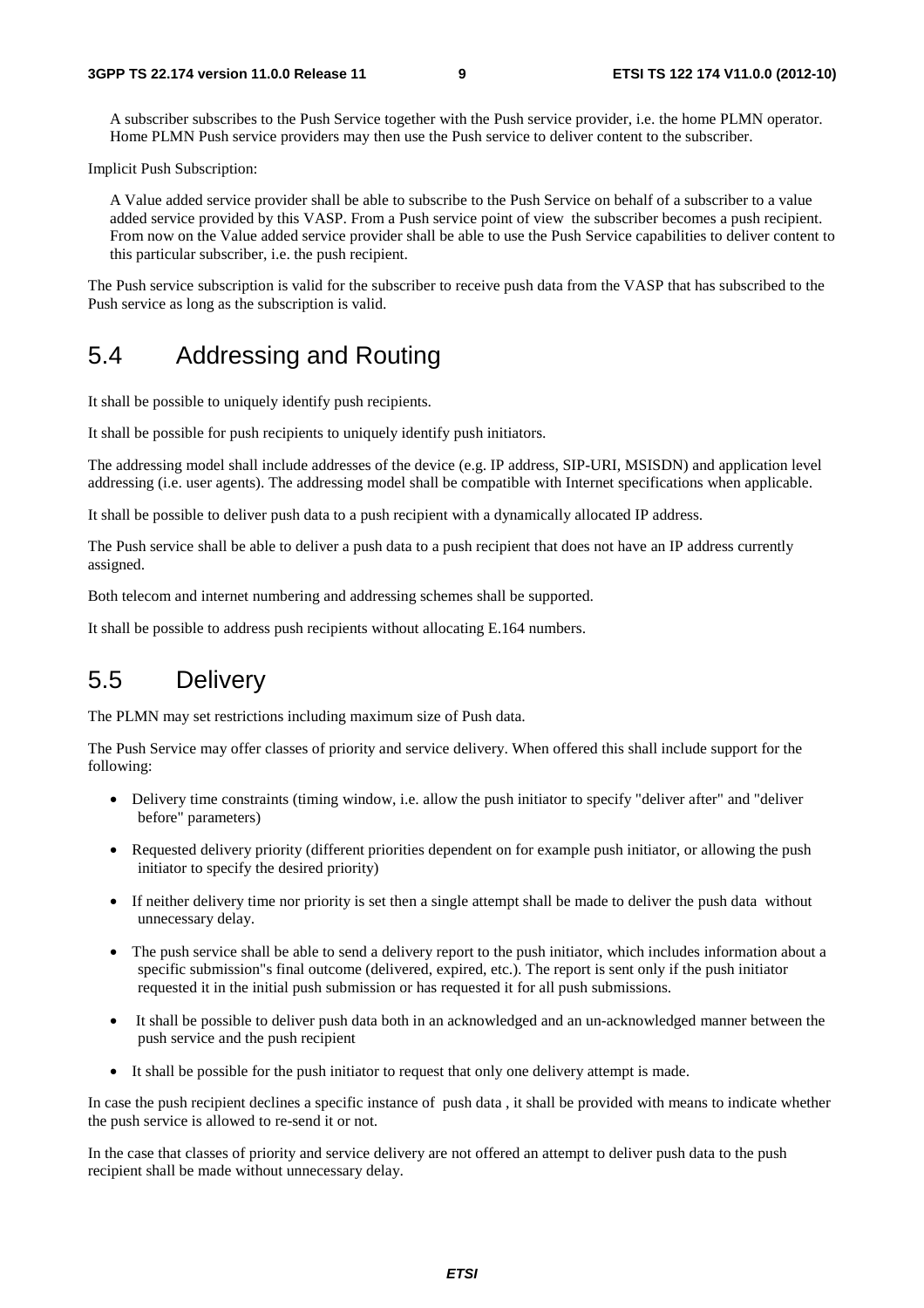#### 5.6 Service Management

The basic principle of service management is "the user is in control".

The user is provisioned with the Push Service by a Network Operator. If a user is provisioned with the push service, the provisioning data shall include a push subscription profile for push service settings and push service preferences. .

The push subscription profile of a Push Recipient shall at least contain:

- General settings, independent of individual Push initiators this may include:
	- Permissible minimal QoS per data format for receiving push data
	- Permissible maximum size of push data permitted to be pushed
	- Permissible charging thresholds to receive push data
- A mechanism for screening push initiators

NOTE: Parameters may be bearer sensitive.

#### 6 Security

The "Security Threats and Requirements" specified in 21.133 [1] shall not be compromised.

It shall be possible for the Push Service Operator to be assured of the identity of the Push Initiator.

It shall be possible for the Push Recipient to be assured of the identity of the Push Initiator.

Mechanisms shall be provided to ensure that the push data is sent to and accessed only by the intended addressed entity.

It shall be possible for the Push Service or the user to deny unauthorized push data.

An authorization may be based on the following:

- identity of the Push Initiator
- the destination user, device or user agent
- push related attributes such as priority and content type

It shall be possible for the user to control acceptance of push data sent to the user based on the trust level of the Push Initiator.

The Push Service shall provide data integrity and data confidentiality of the push data.

Push Initiators must have authorization (e.g. service level agreement) with the Push Service Operator (e.g. PLMN Operators) in order to use the Push Service.

#### 7 Privacy

The Push Service shall ensure compliance with the Push Recipient"s privacy requirements as described below. Specific local, national, and regional privacy regulations shall be complied with. An operator shall, at any time, be able to override a Push Recipient"s privacy preferences if required to do so by legal authorities.

The privacy of the user is important and the introduction of the push services should in no way result in unwanted information "spam" being sent to mobile users.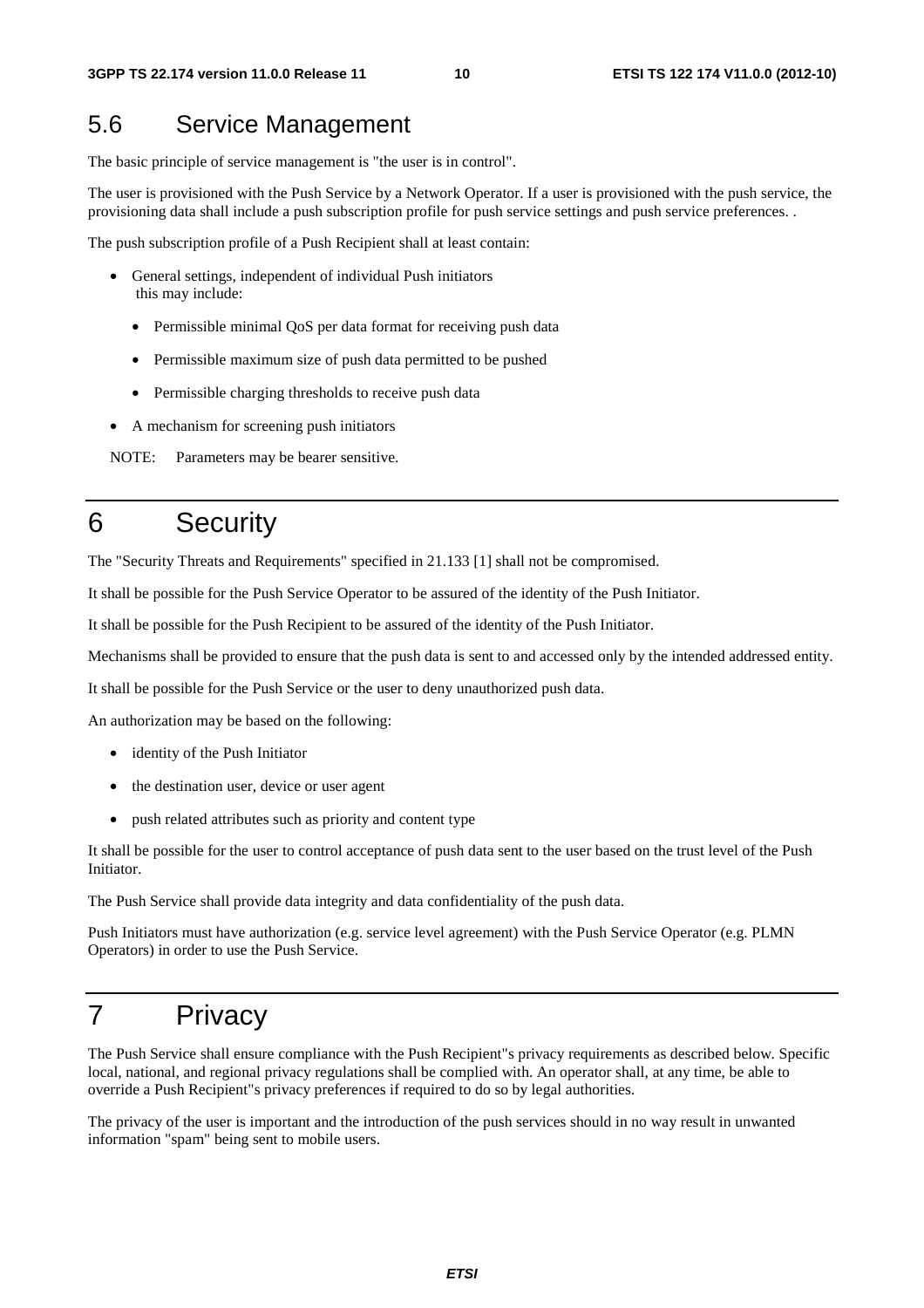#### 8 Access rules

The Push Recipient shall be able to define access rules, in order to control how her privacy requirements shall be handled by the Push function.

It shall be possible for the Push Recipient to define the following access rules:

- The Push Recipient shall be able to allow push data from individual push initiators or groups of Push Initiators to transmit push data to the Push recipient
- It shall be possible for the Push Recipient to uniquely identify a Push initiator and the addressed User Agent prior to accepting or declining a request to receive push data from that Push Initiator.
- The Push Recipient shall be able to automatically decline push data from individual push initiators or groups of Push Initiators to transmit push data to the Push recipient
- At any time it shall be possible for the Push Recipient to stop receipt of push data from a Push Initiator. This may include any push data from this Push Initiator or only push data addressed to a particular User Agent of the Push Recipient.
- The Push Recipient shall be able to allow individual push initiators or groups of Push Initiators to transmit push data without user interaction at the Push Recipient"s side.

It shall be possible for the Push Recipient to define these access rules based on:

- The identity of the Push Initiator
- The addressed User Agent

In addition it shall be possible for the Push Recipient to specify the validity of these access rules

- Only for the next request of the Push Initiator or
- For a pre-defined period e.g. next hour
- Unlimited, i.e. till modification or removal of the access rule.

NOTE: A set of default access rules may be defined by the operator.

### 9 Charging

This paragraph specifies charging requirements for the Push service.

The Push service shall support various charging mechanisms (e.g. reverse, prepaid and reply charging etc.).

The following charging scenarios shall be supported:

- 1. Charging for the push service can be subscription based. Different charging options shall be permissible whether the user is provisioned with the Push Service as a Push initiator or as a Push recipient.
- 2. Charging for the push service can be based on the push data, the resources used and time needed to carry out the push service.
- 3. Charging for the push service can be based on the size of the push data pushed to a receiver.
- 4. It shall be possible to charge the Push recipient only, the Push Initiator only, or both.
- 5. It shall also be possible to mix and match the various different charging scenarios outlined above.
- 6. It shall be possible to charge for the initial push service activation.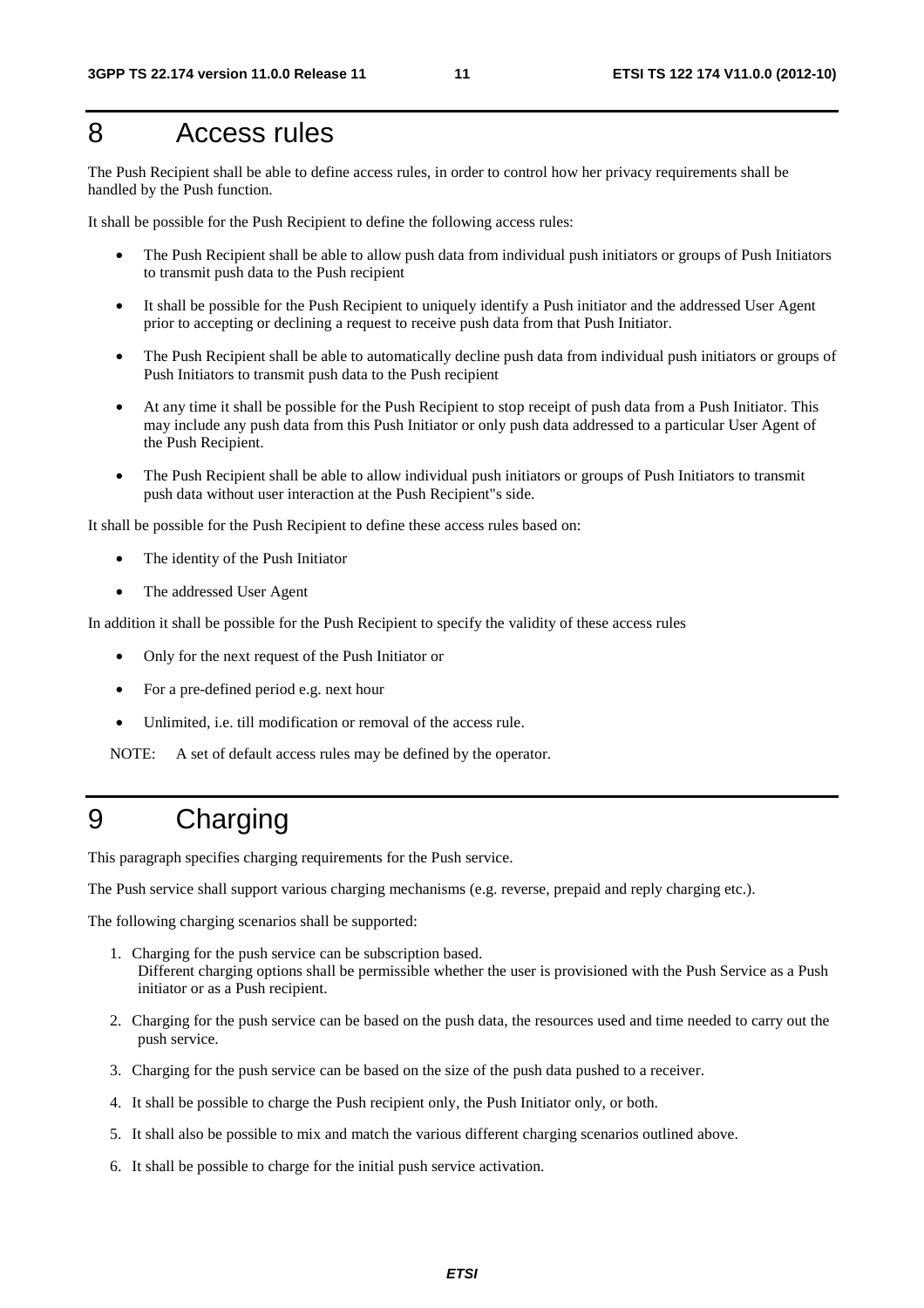7. It shall be possible to charge a Push initiator for an attempt to send push data to a push recipient, even if the push recipient rejects the push data

It shall be possible to include the following data in the CDRs as charging information if available:

- message types, length, storage time in the network, etc
- delivery time, upload / download method,
- Push service sender / -recipient
- the amount of the push data sent
- the amount of the push data received.
- roaming conditions (e.g. in a visited network)
- location conditions

#### 10 Push Subscription Profile Information

For each Push recipient the Push Service shall keep a Push subscription profile. This Push subscription profile shall contain the Push recipient"s access rules.

Optionally (as an operator"s option) the Push subscription profile may contain additional Push personalization settings of the Push recipient, e.g.

- Permissible minimal QoS per data format for receiving push data
- Permissible maximum size of data packages permitted to be pushed
- Permissible charging thresholds to receive push data
- $\mathbb{R}^+$

At any time the Push Service shall permit a Push recipient to modify her Push subscription profile information.

A Push initiator shall be able to interrogate any Push Recipient"s Push subscription profile information. However only information relevant to this Push Initiator shall be revealed by the Push Service

NOTE: The Push subscription profile may be realized as part of the 3GPP Generic User Profile (TS 22.240) [3]

#### 11 Roaming

Push services shall be available when roaming.

The push recipients shall be able to select and receive pushed local services, subject to the user profile settings.

# 12 Barring of the Push Service

It shall be possible to provide the Push Service to a user regardless of barring status of other services, providing that a bearer to deliver the Push Content is available.

It shall be possible for user to bar the Push Service regardless of barring status of other services.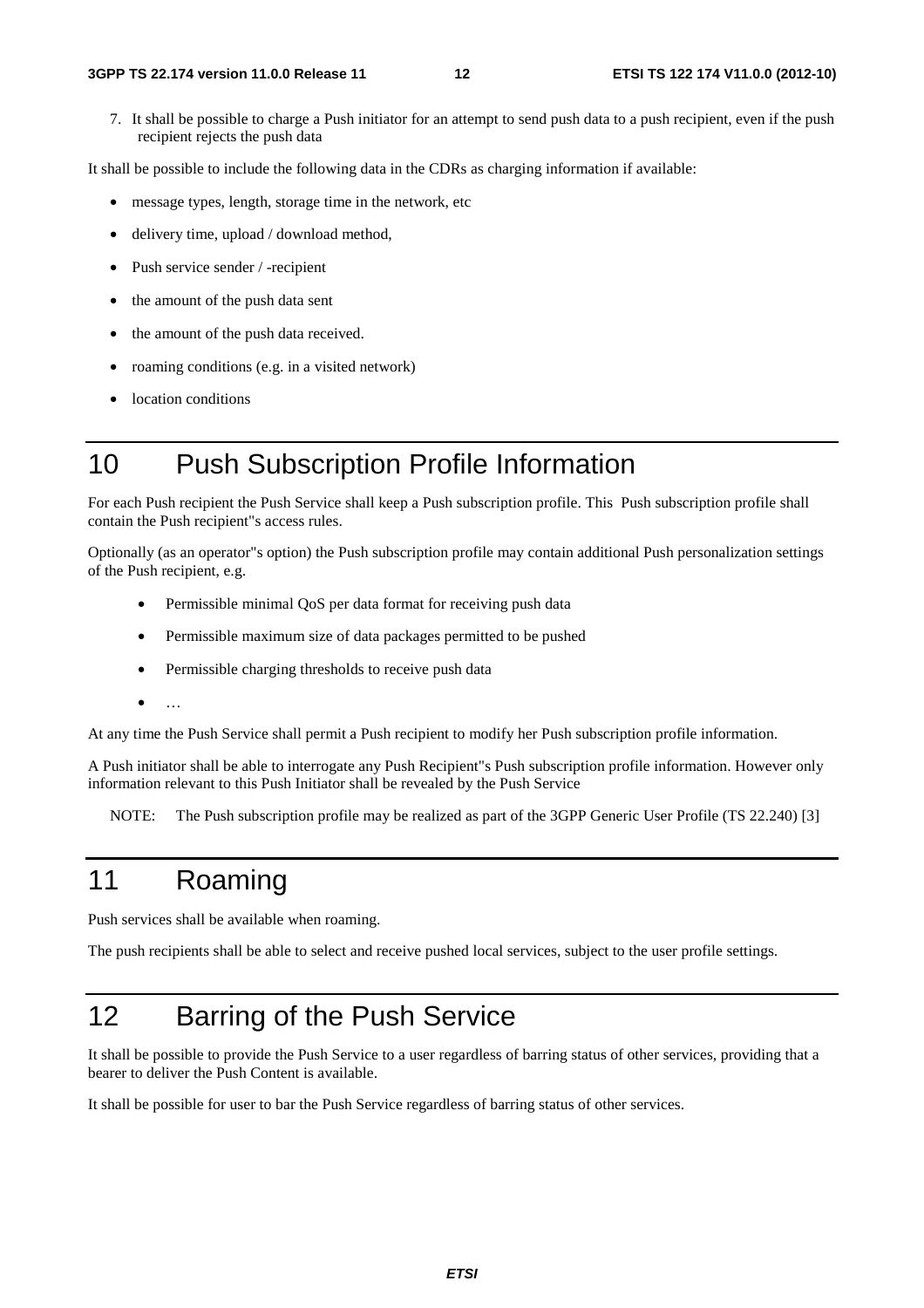# Annex A (informative): Change history

| V. 0.1.0 | February 2001    | First Draft (Presented at TSG-SA-WG1 $6^{\text{th}} - 9^{\text{th}}$ February 2001) |
|----------|------------------|-------------------------------------------------------------------------------------|
| V. 0.2.0 | <b>July 2001</b> | Second Draft (from SA1 ad-hoc, 9 July 2001)                                         |
| V. 0.3.0 | November 2001    | Third Draft (presented at SA1 $5^{\text{th}} - 9^{\text{th}}$ November 2001)        |
| V. 0.3.1 | January 2002     | Highlighting removed as basis for Phoenix SWG (13-18 January 2002)                  |
| V. 0.5.0 | January 2002     | Output of Phoenix Push SWG (15-16 January 2002).                                    |
| v. 0.6.0 | February 2002    | Output from Saalfelden (11 <sup>th</sup> – 15 <sup>th</sup> February 2002)          |
| v. 0.7.0 | April 2002       | Output from Sophia Antipolis (9 <sup>th</sup> April 2002)                           |
| v. 0.7.1 | April 2002       | Clean copy of output from Sophia Antipolis                                          |
| v. 0.8.0 | May 2002         | Output of Victoria (15 <sup>th</sup> May 2002)                                      |
| v. 0.8.1 | May 2002         | Clean copy of output from Victoria                                                  |
| v. 1.0.0 | May 2002         | Submission to SA for information                                                    |
| v. 1.1.0 | <b>July 2002</b> | Output of Rome $(8 - 12$ July 2002)                                                 |
| v. 1.1.1 | <b>July 2002</b> | Clean copy of output from Rome                                                      |
| v. 1.2.0 | August 2002      | Output of Durango (12 - 16 August 2002)                                             |
| v. 1.2.1 | August 2002      | Clean copy of output from Durango                                                   |

| <b>Change history</b> |                     |                |             |           |                |       |                |                                                                  |        |            |             |
|-----------------------|---------------------|----------------|-------------|-----------|----------------|-------|----------------|------------------------------------------------------------------|--------|------------|-------------|
| TSG SA# SA Doc.       |                     | <b>SA1 Doc</b> | <b>Spec</b> | <b>CR</b> | <b>Rev Rel</b> |       | Cat            | Subject/Comment                                                  | Old    | <b>New</b> | WI          |
|                       |                     |                | 22.174      |           |                | Rel 6 |                | Updated for presentation to SA<br>#17                            |        | 2.0.0      |             |
| SP-17                 | SP-20571            |                | 22.174      |           |                | Rel 6 |                | Presented to SA #17 for<br>approval                              | 2.0.0  | 6.0.0      |             |
| $SP-18$               | SP-020661 S1-021947 |                | 22.174      | 001       |                | Rel-6 | $\overline{F}$ | Removal of Note                                                  | 6.0.0  | 6.1.0      | <b>PUSH</b> |
| SP-18                 | SP-020661 S1-021949 |                | 22.174      | 002       |                | Rel-6 | C              | Removal of Media from<br><b>Charging Parameters</b>              | 6.0.0  | 6.1.0      | <b>PUSH</b> |
| $SP-18$               | SP-020661 S1-021950 |                | 22.174      | 003       |                | Rel-6 | D              | Removal of void reference                                        | 6.0.0  | 6.1.0      | <b>PUSH</b> |
| SP-18                 | SP-020661 S1-022188 |                | 22.174      | 004       |                | Rel-6 | C              | <b>Push Delivery Class</b>                                       | 6.0.0  | 6.1.0      | <b>PUSH</b> |
| <b>SP-18</b>          | SP-020661 S1-022334 |                | 22.174      | 005       |                | Rel-6 | D              | Revision of Requirments for<br>One-Off Charging                  | 6.0.0  | 6.1.0      | <b>PUSH</b> |
| SP-19                 | SP-030027           | S1-030059      | 22.174      | 006       |                | Rel-6 | C              | Removal of MMS content                                           | 6.1.0  | 6.2.0      | <b>PUSH</b> |
| SP-19                 | SP-030027 S1-030250 |                | 22.174      | 007       |                | Rel-6 | C              | Barring of Push Service                                          | 6.1.0  | 6.2.0      | <b>PUSH</b> |
| $SP-19$               | SP-030027 S1-030063 |                | 22.174      | 008       |                | Rel-6 | C              | Removal of 'Null' Interworking<br>Chapter                        | 6.1.0  | 6.2.0      | <b>PUSH</b> |
| SP-19                 | SP-030027 S1-030117 |                | 22.174      | 009       |                | Rel-6 | D              | CR to the PUSH Stage 1 TS on<br>the Feature Interactions section | 6.1.0  | 6.2.0      | <b>PUSH</b> |
| SP-36                 |                     |                | 22.174      |           |                | Rel-7 |                | Updated from Rel-6 to Rel-7                                      | 6.2.0  | 7.0.0      |             |
| <b>SP-42</b>          |                     |                |             |           |                | Rel-8 |                | Updated from Rel-7 to Rel-8                                      | 7.0.0  | 8.0.0      |             |
| SP-46                 |                     |                |             |           |                |       | ÷.             | Updated to Rel-9 by MCC                                          | 8.0.0  | 9.0.0      |             |
| 2011-03               |                     |                |             |           |                |       | ä,             | Update to Rel-10 version (MCC)                                   | 9.0.0  | 10.0.0     |             |
| 2012-09               |                     |                |             |           |                |       | L.             | Updated to Rel-11 by MCC                                         | 10.0.0 | 11.0.0     |             |